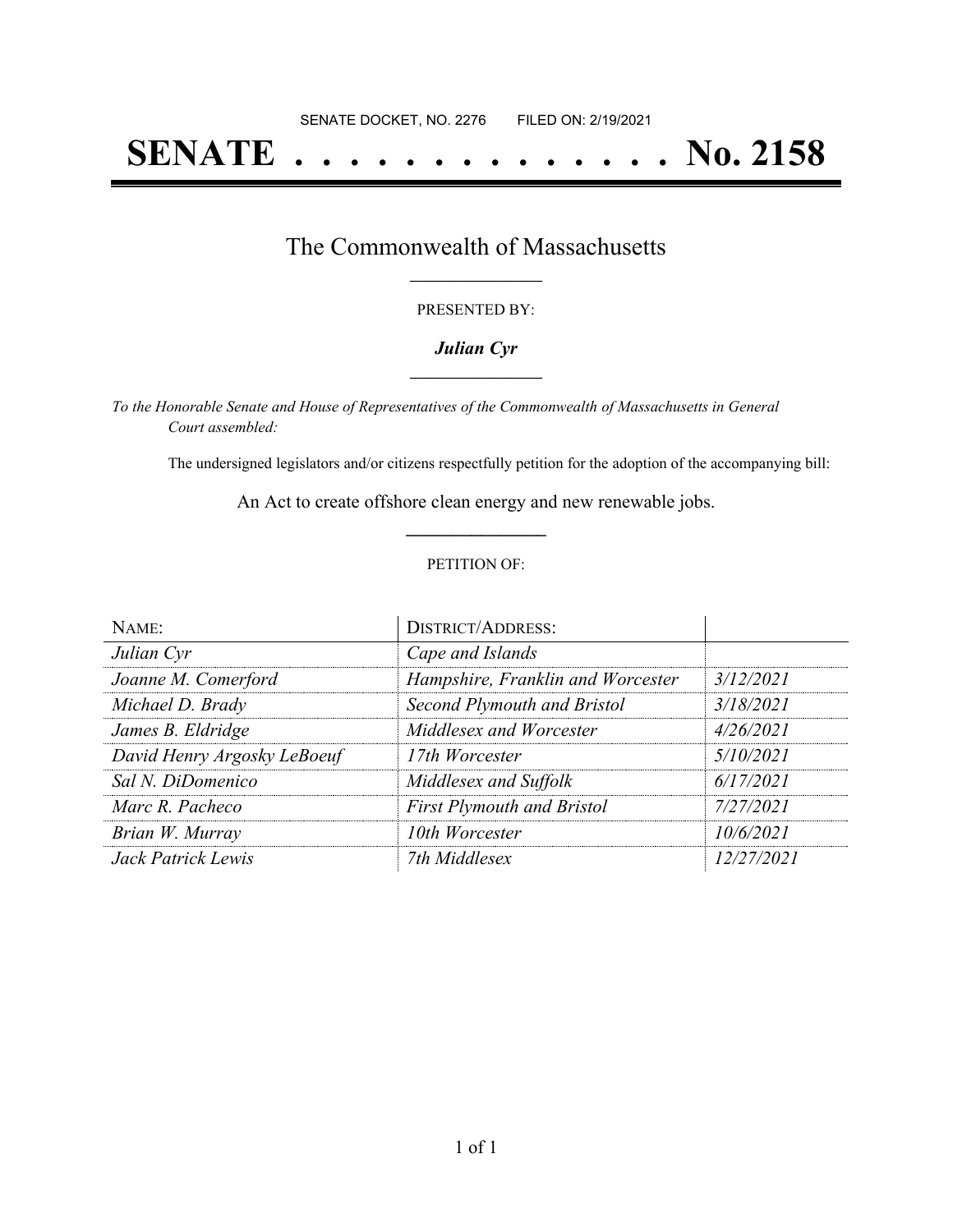## SENATE DOCKET, NO. 2276 FILED ON: 2/19/2021

# **SENATE . . . . . . . . . . . . . . No. 2158**

By Mr. Cyr, a petition (accompanied by bill, Senate, No. 2158) of Julian Cyr, Joanne M. Comerford and Michael D. Brady for legislation to create offshore clean energy and new renewable jobs. Telecommunications, Utilities and Energy.

### The Commonwealth of Massachusetts

**In the One Hundred and Ninety-Second General Court (2021-2022) \_\_\_\_\_\_\_\_\_\_\_\_\_\_\_**

**\_\_\_\_\_\_\_\_\_\_\_\_\_\_\_**

An Act to create offshore clean energy and new renewable jobs.

Be it enacted by the Senate and House of Representatives in General Court assembled, and by the authority *of the same, as follows:*

| $\mathbf{1}$   | SECTION 1. Notwithstanding any general or special law to the contrary, the department             |
|----------------|---------------------------------------------------------------------------------------------------|
| 2              | of energy resources shall use the executive office of energy and environmental affairs roadmap    |
| 3              | study or investigate the necessity, benefits, and costs of requiring distribution companies, as   |
| $\overline{4}$ | defined in section 1 of chapter 164 of the General Laws, to jointly and competitively conduct     |
| 5              | additional offshore wind generation solicitations and procurements of at least 2,800 megawatts    |
| 6              | of aggregate nameplate capacity, in addition to the solicitations and procurements required by    |
| 7              | section 83C of chapter 169 of the acts of 2008, inserted by chapter 188 of the acts of 2016, and  |
| 8              | section 21 of chapter 227 of the acts 2018, provided any additional solicitations conducted       |
| 9              | pursuant to this section shall be subject to the required solicitation and procurement process of |
| 10             | said section 83C of chapter 169 of the Acts of 2008, as amended by said chapter 188 of the Acts   |
| 11             | of 2016, section 21 of chapter 227 of the Acts of 2018.                                           |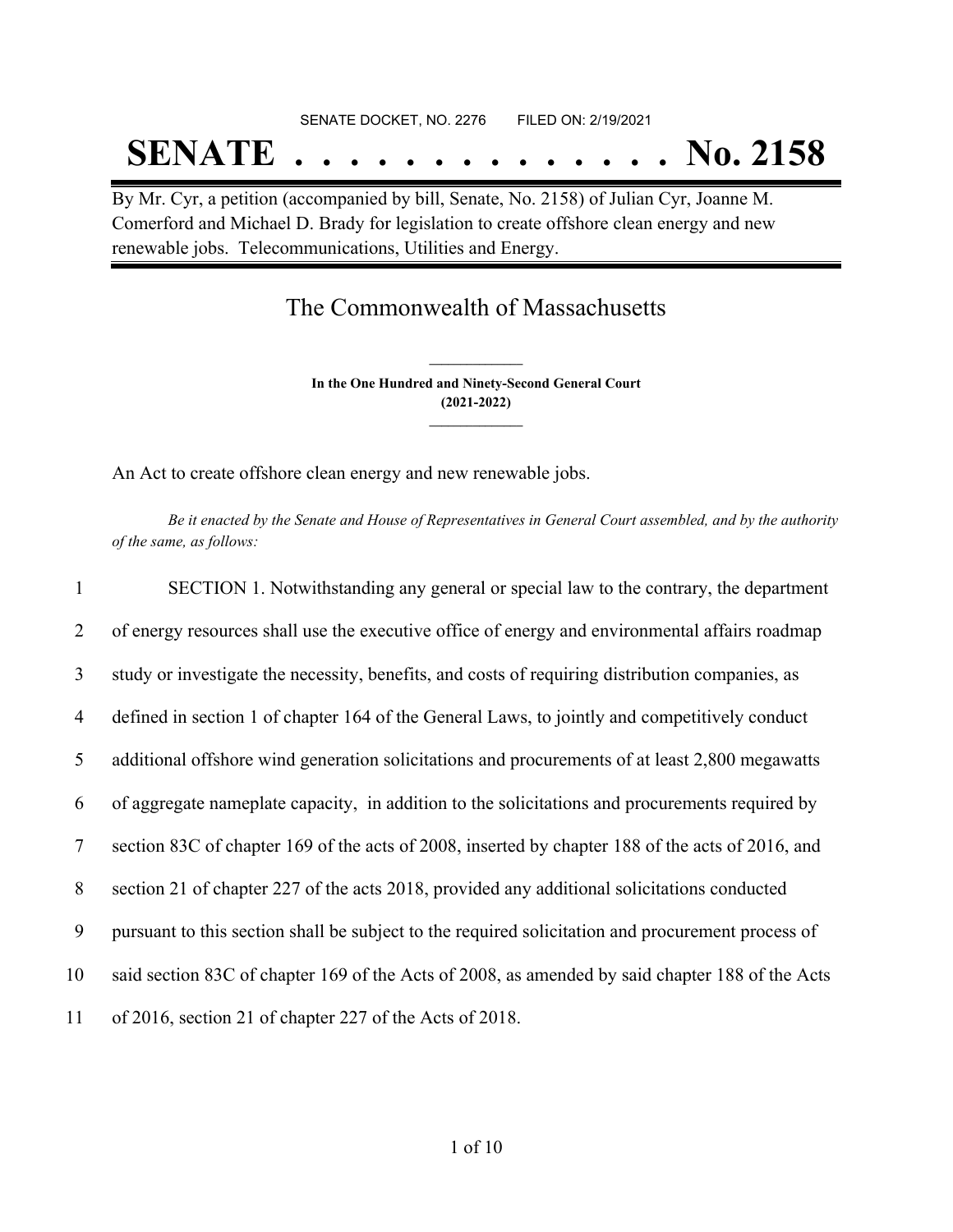12 SECTION 2. Said subsection b in section 83C is hereby further amended by striking out the following:- "; provided, however, that the department of public utilities shall not approve a long-term contract that results from a subsequent solicitation and procurement period if the levelized price per megawatt hour, plus associated transmission costs, is greater than or equal to the levelized price per megawatt hour plus transmission costs that resulted from the previous procurement"

 SECTION 3. Said subsection b in section 83C is hereby further amended by striking out the following: "(3) provide for an annual remuneration for the contracting distribution company up to 2.75 per cent of the annual payments under the contract to compensate the company for accepting the financial obligation of the long-term contract, such provision to be acted upon by the department of public utilities at the time of contract approval;"

 SECTION 4. In responding to any solicitations issued pursuant to this section, proposals for long-term contracts shall include an environmental and fisheries mitigation plan for the construction and operation of such offshore wind facilities, provided such plan shall include, but not be limited to, an explicit description of the best management practices and any on- or off-site mitigation the applicant will employ, informed by the latest science at the time the proposal is made, that will avoid, minimize and mitigate any impacts to: wildlife, including but not limited to threatened or endangered species such as north atlantic right whales; coastal and marine habitats; natural resources; ecosystems; and traditional or existing water-dependent uses, including, but not limited to, commercial and recreational fishing. The plan should also include pre- and post-construction monitoring to understand the effects of facilities on marine and avian species.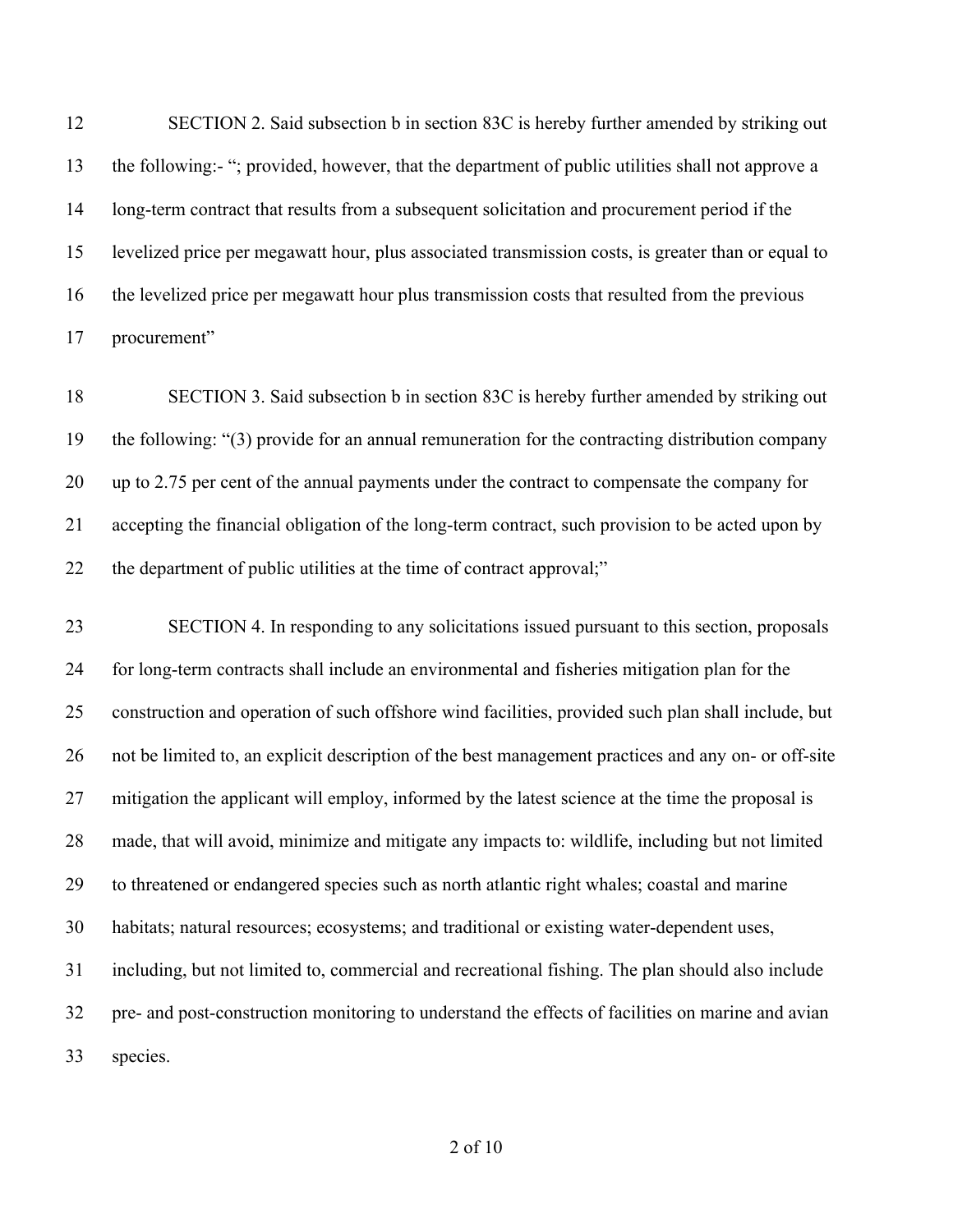The department of energy resources shall establish an environmental working group and a fisheries working group comprised of key experts and stakeholders to provide input on best practices for avoiding, minimizing and mitigating any impacts to: wildlife, including but not limited to threatened or endangered species such as north atlantic right whales; coastal and marine habitats; natural resources; ecosystems; and traditional or existing water-dependent uses, including, but not limited to, commercial and recreational fishing, during the construction and operation of facilities eligible pursuant to this section. The working groups shall conduct ongoing review of implemented monitoring and mitigation programs and provide feedback and recommendations on an as-needed basis, to be considered by the department. Pre-construction engagement of these working groups will correspond with project development, solicitation, and permitting, and the federal consistency process.

 Proposals must include a commitment to, if selected and approved, provide financial and technical assistance to support robust monitoring of wildlife and habitat through a minimum 47 \$10,000 per megawatt contribution to regional research on the impacts of offshore wind on wildlife and habitat to inform strategies to avoid and mitigate any impacts to the marine environment. The department of Energy Resources, in consultation with the environmental and fisheries working groups, shall determine how the funds will be used to advance the responsible development of the offshore wind energy industry, not necessarily the proposed project.

 SECTION 5. Notwithstanding any general or special law to the contrary, the department of energy resources shall require offshore wind bids to allocate at least 1% of the cost of the project to a fund in support of Massachusetts-based offshore wind power research and workforce development provided further, that this fund shall be administered by the massachusetts clean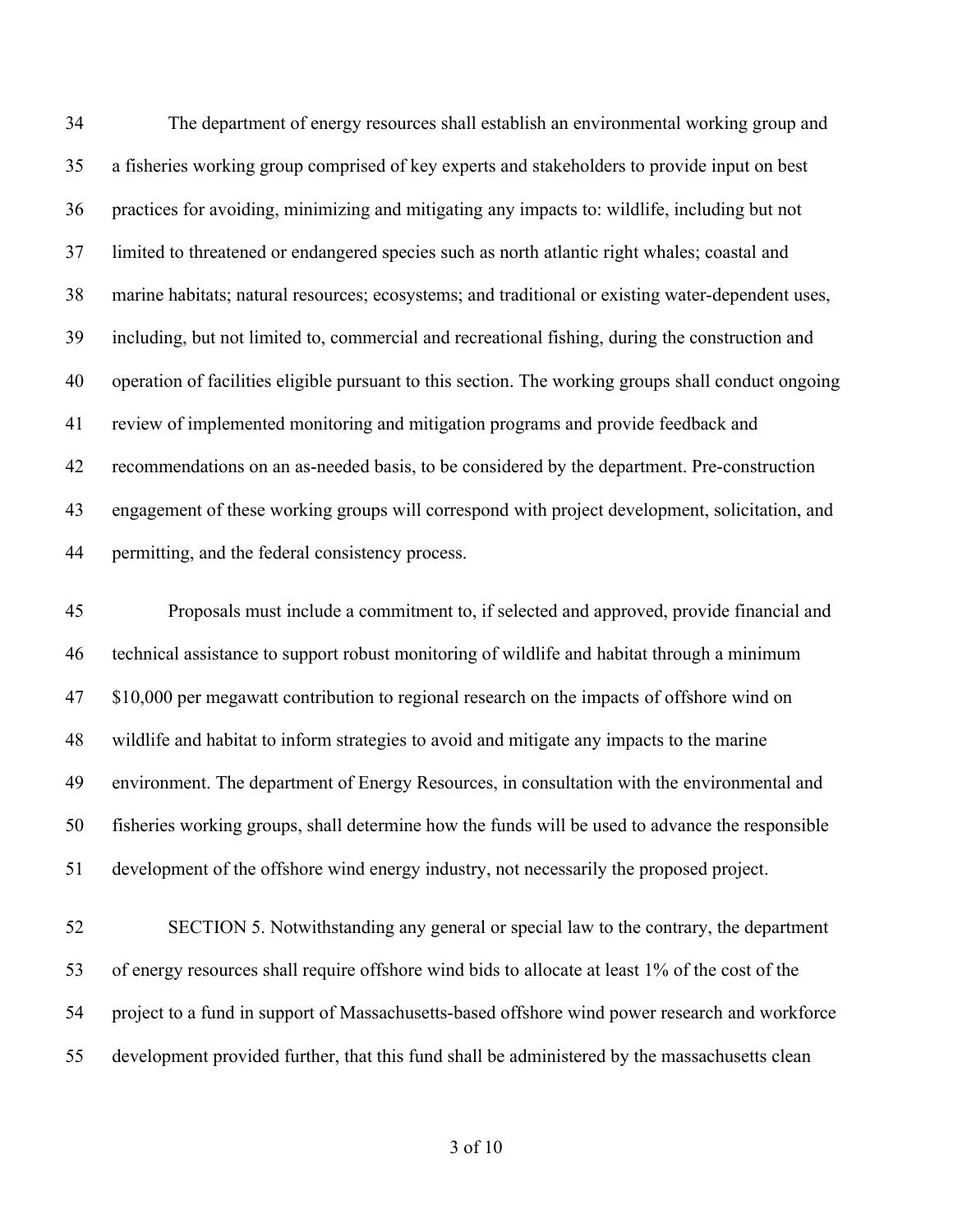energy center, provided further, that a portion of this fund shall be used to cover reasonable administrative costs of the massachusetts clean energy center.

 SECTION 6. (a) Any offshore wind generation solicitations or procurements required under section 1 shall be performed and procured under sections 26 through 27F of chapter 149 inclusive and section 39M of chapter 30, and shall include the following certification and disclosure requirements:

 (1) A requirement for documentation reflecting the applicant's demonstrated commitment to workforce development within the commonwealth;

 (2) A requirement that the applicant will provide a statement of intent concerning efforts that it and its contractors and sub-contractors will take to promote workforce development on the project if successful;

 (3) A requirement for documentation reflecting the applicant's demonstrated commitment to economic development within the commonwealth;

 (4) A requirement that the applicant provide a statement of intent concerning efforts that it and its contractors and sub-contractors on this project will take to promote economic development on the project if successful;

 (5) A requirement for documentation reflecting the applicant's demonstrated commitment to expand workforce diversity, equity, and inclusion in its past projects within the commonwealth;

 (6) A requirement that the Applicant disclose whether it and each of its contractors and sub-contractors on this project, have previously contracted with a labor organization, as defined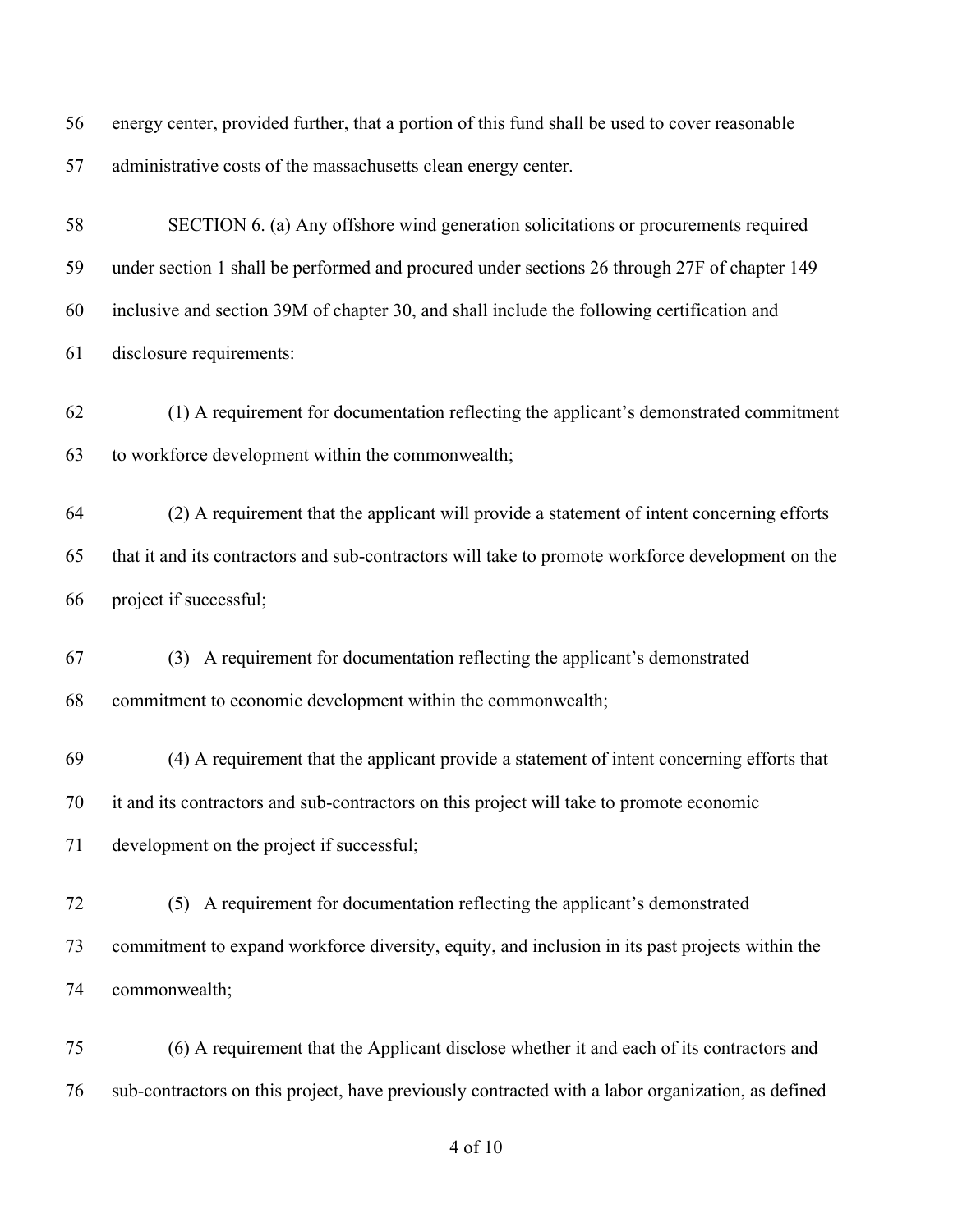by massachusetts general laws, c. 150A and/or the National Labor Relations Act, section 2, in the commonwealth or elsewhere.

 (7) A requirement that the applicant specify whether it and each of its contractors and sub-contractors on this project participates in a state or federally certified apprenticeship program and the number of apprentices the apprenticeship program has trained to completion for each of 82 the last five years.

 (8) A requirement that the applicant provide a statement of intent concerning the extent to which the applicant, its contractors and sub-contractors on this project, intend to utilize apprentices on the project if successful.

 (9) Certification that the applicant and its contractors and sub-contractors on this project, have complied with massachusetts general laws Chapters 149, 151, 151A, 151B, and 152 and/or 29 U.S.C. § 201, et seq. and federal anti-discrimination laws for the last three calendar years.

 (10) Certification that the applicant and its contractors and sub-contractors on this project are currently, and will remain, in compliance with Massachusetts General Laws Chapters 149, 151, 151A, 151B, and 152 and/or 29 U.S.C. § 201, et seq. and Federal anti-discrimination laws for the duration of the project.

 (11) To the extent the Applicant, or one of its contractors or sub-contractors on the project cannot meet the certification requirements provided for in paragraphs 10 and 11, the applicant must submit proof of a wage bond or other comparable form of insurance in an amount equal to the aggregate of one year's gross wages for all workers projected to be employed by the applicant, contractor, or sub-contractor for which certification is unavailable, to be maintained for the life of the project.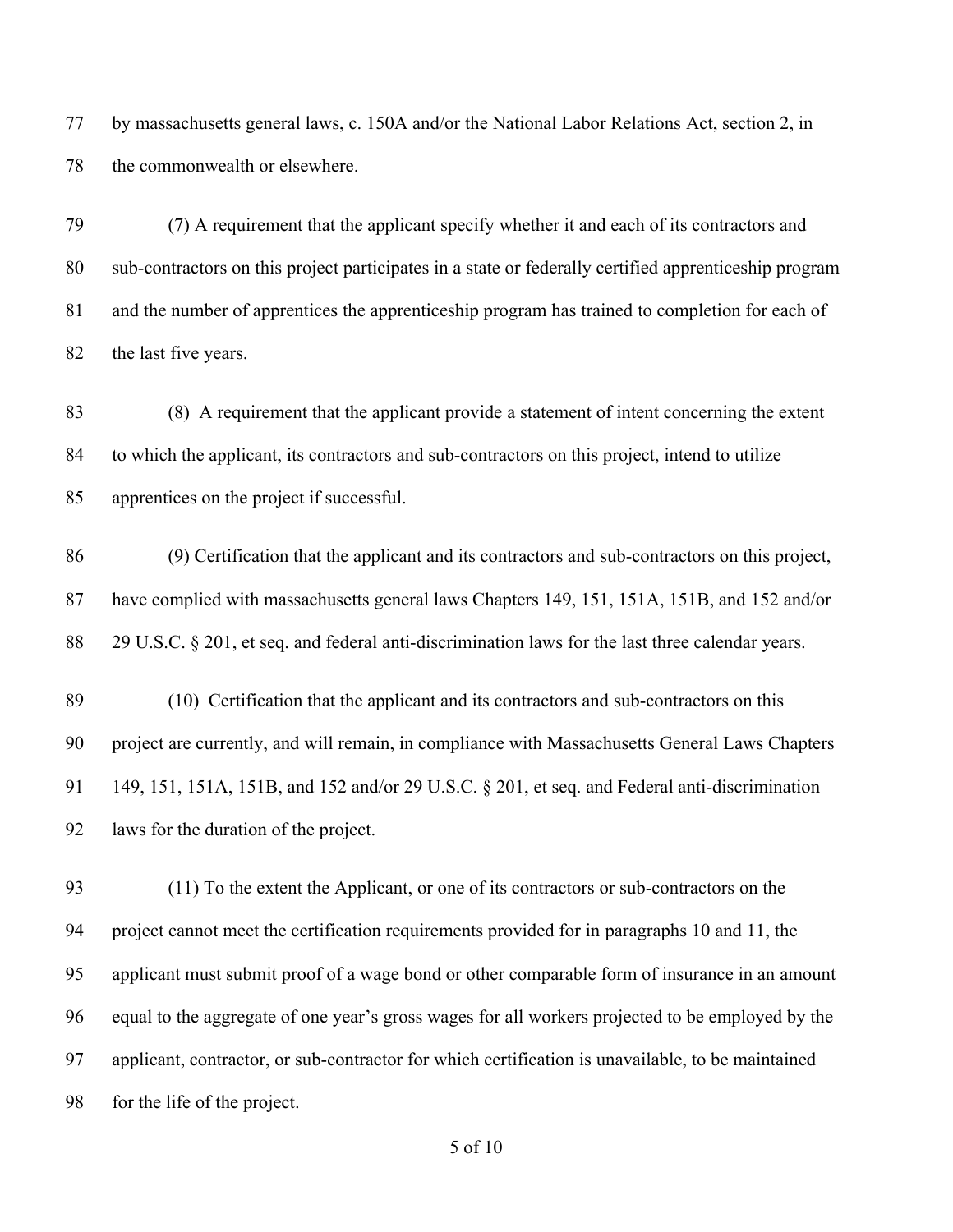(12) Whether the applicant has included detailed plans for assuring labor harmony during all phases of the construction, reconstruction, renovation, development and operation of the project.

 (b) Every solicitation or procurement issued by the commonwealth under section 1 shall notify applicants that they will be disqualified from this project if they have been debarred by the federal government or commonwealth for the entire term of the debarment.

 (c) All Applicants shall provide the above documentation and certifications as part of their initial application. Failure to provide the same shall disqualify the applicant from receiving funding for the project on which funding has been requested.

 (d) A successful applicant's failure to provide complete, accurate certifications and documentation under subsection (a) of this Section shall result in suspension from the project for a period of 30 days, to provide an opportunity for the applicant to address application deficiencies to the satisfaction of the commonwealth. Failure to cure deficiencies, thereafter, shall result in termination. A successful applicant's willful failure to provide accurate certifications and documentation shall result in permanent termination from the project and the return of all funds awarded therefor within 30 days.

 (e) For the term of the project, the applicant, its contractors, and sub-contractors shall furnish their monthly certified payrolls in an electronic format for all employees on the project, as defined by c. 149 s. 148B.

 (f) The attorney general shall enforce the provisions contained herein and may enact regulations consistent therewith.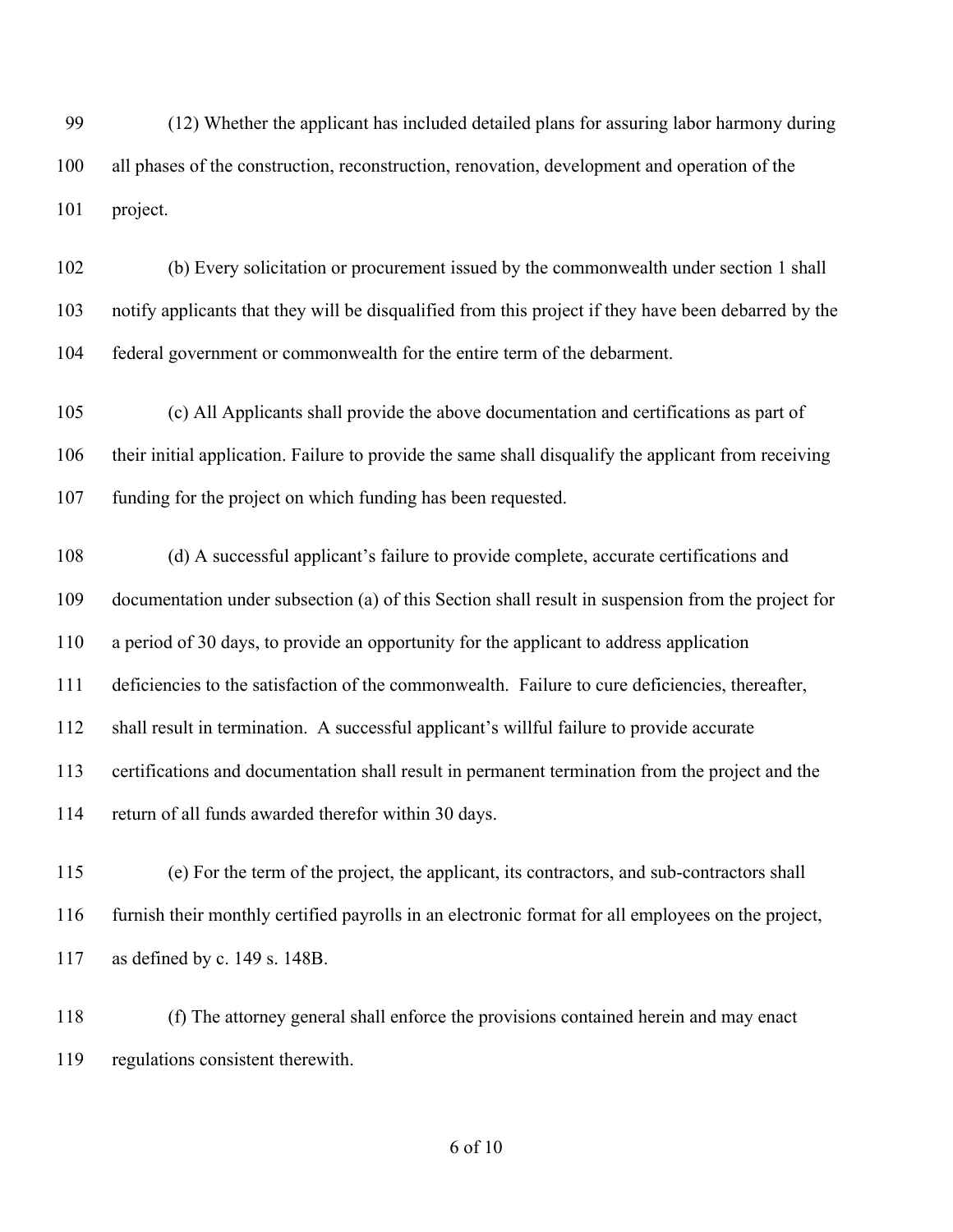120 SECTION 7. Subsection D in said section 83C is hereby further amended by inserting after the words "without adding cost to the project" the following words:- Where feasible, the department of energy resources shall give preference to proposals submitted by offshore wind companies that include commitments to enter into long-term contracts with businesses, nonprofit organizations, municipalities, or other government entities directly to purchase offshore wind energy, in addition to the long-term contracts entered into by distribution companies under this section.

 SECTION 8. Section 21 of chapter 227 of the Acts of 2018 shall be amended by adding the following subsections at the end thereof:

 (c) In evaluating a proposal received in response to a solicitation for offshore wind generation or transmission resources pursuant to this act or section 83C of chapter 188 of the Acts of 2016, or any subsequent legislation providing for the procurement of offshore wind generation or transmission resources, the department of public utilities shall consider, in addition to any other criteria described in said sections, whether the proposal identifies, and the respondent and its subcontractors are likely to meet, specific goals, expressed as an overall program goal applicable to the total dollar amount of contracts, for :

 (i) the utilization of minority business enterprises, as that term is defined in section 7 chapter 58 as:

 (a) contractors in the design of the offshore wind energy generation and transmission resources;

 (b) contractors in the construction of the offshore wind energy generation and transmission resources; and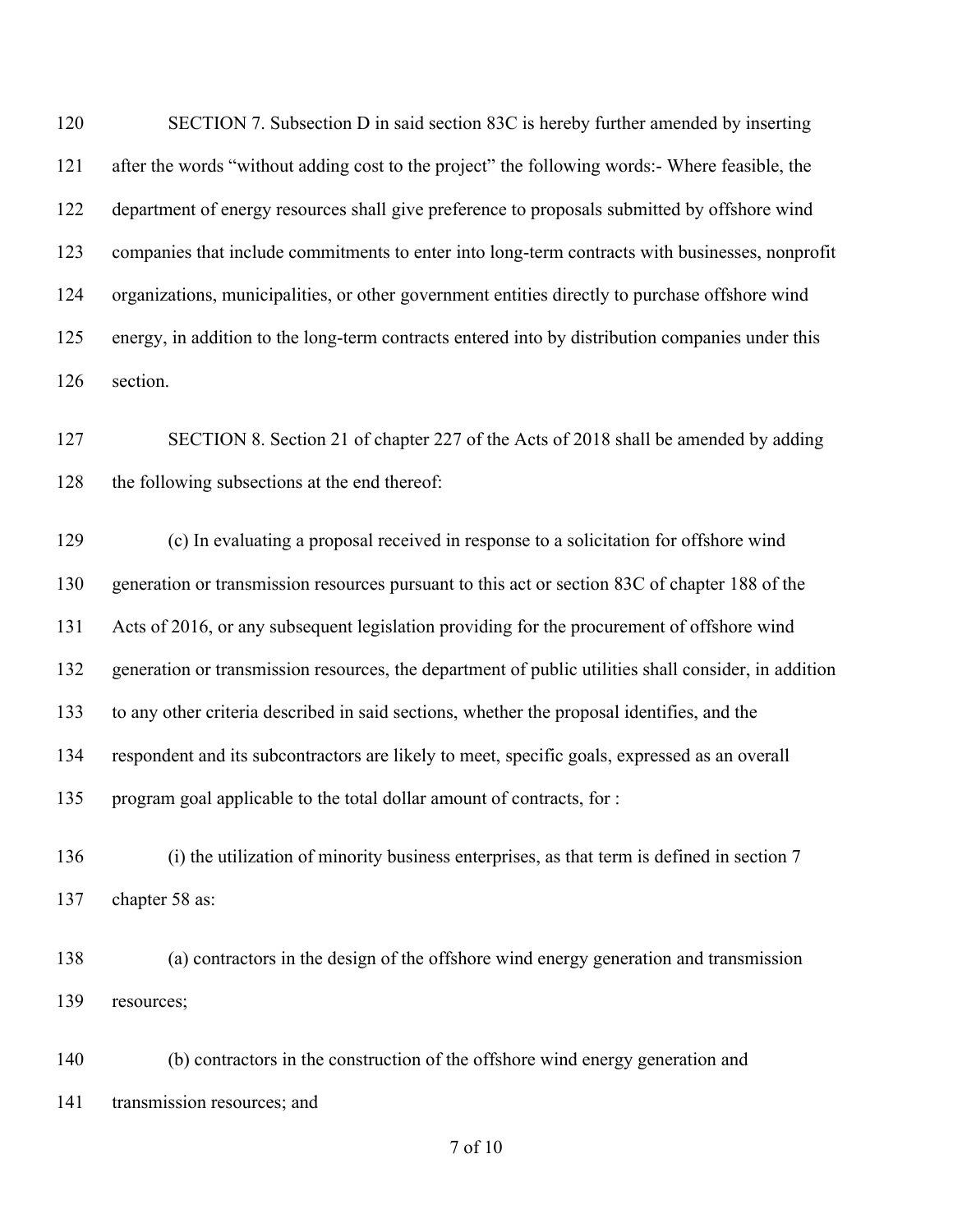(c) vendors in the provision of goods and services procured by the offshore wind developer; and

 (d) the hiring of members of socially or economically disadvantaged communities as employees in the design, construction, and production of offshore wind generation and transmission resources.

 (d) Each proposal submitted in response to a solicitation as described in section 21 of the 227 of the Acts of 2018s Act shall include evidence that the developer has made serious good faith effort to solicit and interview a reasonable number of minority investors, including a statement that lists the names and addresses of all minority investors interviewed and whether or not any of those investors have purchased an equity share in the entity submitting an application.

 (e) Each proposal submitted in response to a solicitation as described in section 1 of this act shall include evidence that the developer has made serious good faith effort to solicit and interview a reasonable number of minority investors, including a statement that lists the names and addresses of all minority investors interviewed and whether or not any of those investors have purchased an equity share in the entity submitting an application.

 (i) The department of energy resources shall consult with the supplier diversity office in drafting those sections of a solicitation that advance the purpose of this Act.

 (ii) The supplier diversity office may participate in the department of public utilities hearing processes related to the procurement of offshore wind generation and transmission resources.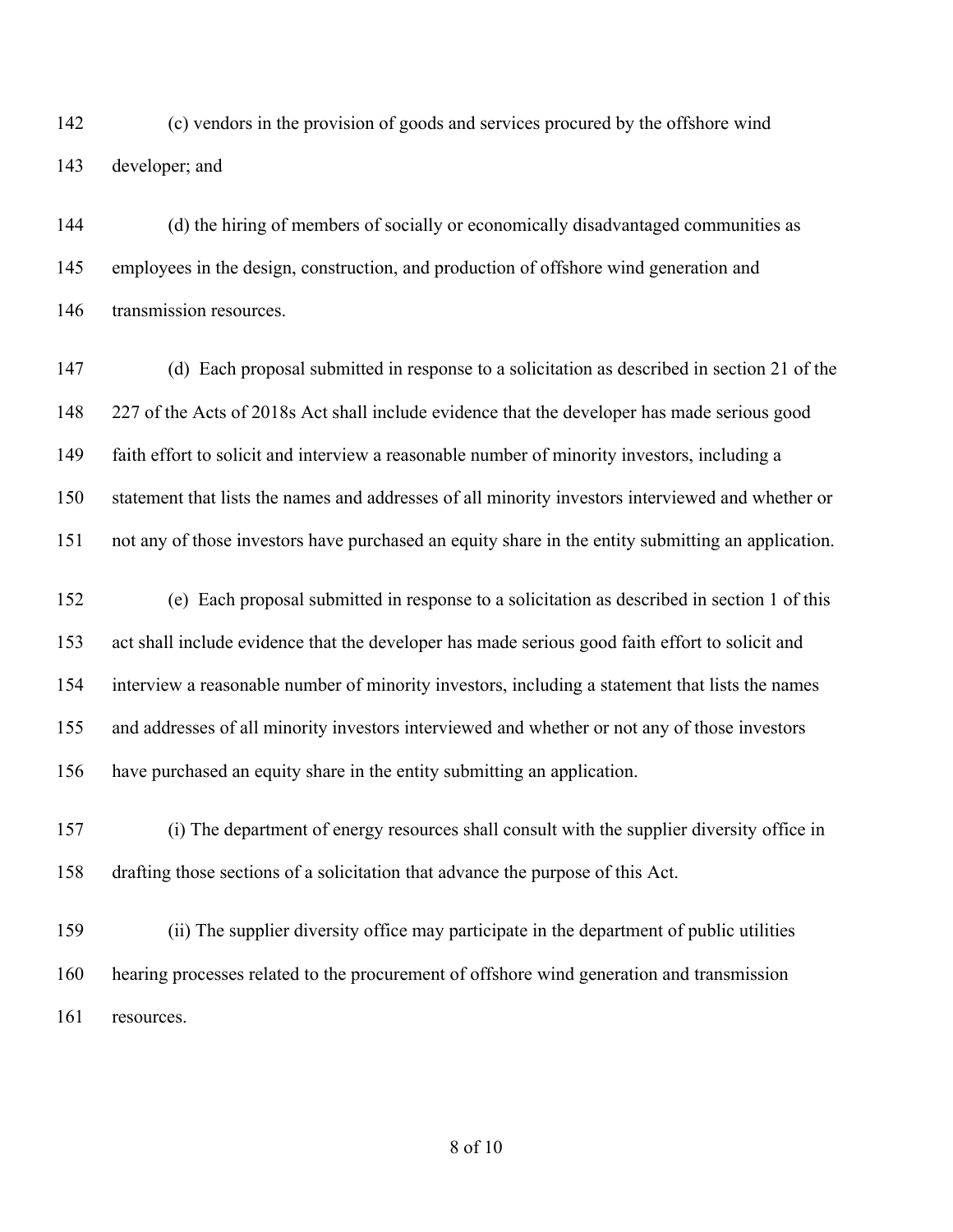(iii) The supplier diversity office shall prepare guidance to developers regarding best practices to advance the purposes of this Act.

 (iv) The department of energy resources and the supplier diversity office shall consult with the massachusetts clean energy center and the massachusetts environmental justice advisory committee in drafting those sections of a solicitation or regulations that advance the purpose of this act.

 (f) The department of energy resources shall promulgate regulations to implement the purposes of this act within 120 days of its passage, including, without limitation, procedures for monitoring, measuring, and enforcing ongoing compliance with goals set by respondents in accordance with section 1 of this Act. Such regulations shall, without limitation, (f) The department of energy resources shall promulgate regulations to implement the purposes of this act within 120 days of its passage, including, without limitation, procedures for monitoring, measuring, and enforcing ongoing compliance with goals set by respondents in accordance with this act. Such regulations shall, without limitation,

 (i) require respondents to solicitations covered by this act to make quarterly reports to the department of energy resources and the department of public utilities describing the number of contracts, total dollar amounts contracted with and actually paid to minority business enterprises, women business enterprises and veteran business enterprises for design and construction of the proposed offshore wind generation or transmission resources, and the total number and value of all subcontracts awarded to a minority, women and veteran owned business, and a comparison of these reports with the goals established by the respondent in accordance with section 1 of this cct;